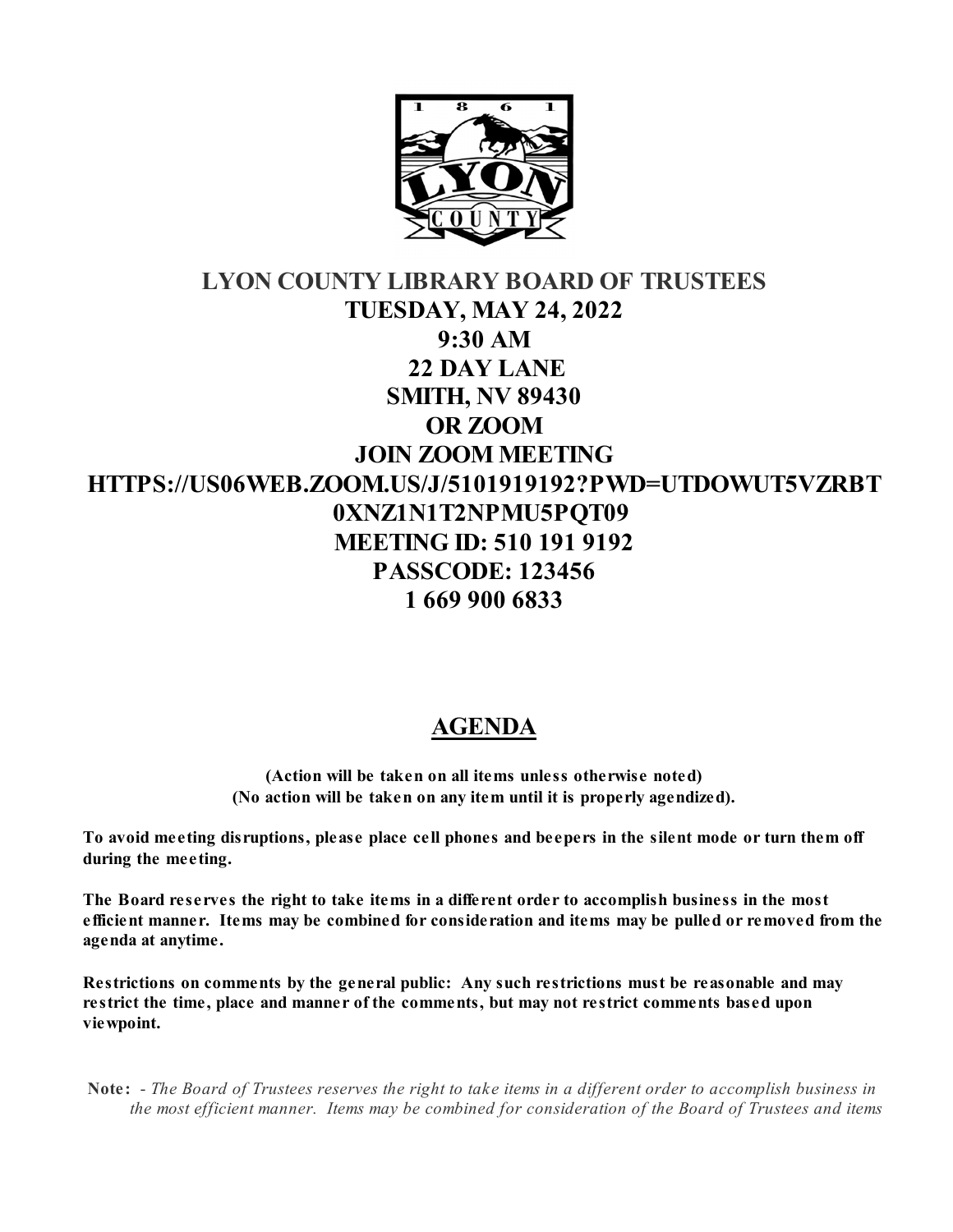*may be pulled or removed from the agenda at any time. No action will be taken on any item not listed for action on the agenda.*

# **1. Roll Call**

# **2. Pledge of Allegiance**

**3. Public Participation (no action will be taken on any item until properly agendized)** - *It is anticipated that public participation will be held at this time, though it may be returned to at any time during the agenda. Citizens wishing to speak during public participation are asked to state their name for the record and will be limited to 3 minutes. The Board will conduct public comment after discussion of each agenda action item, but before the Board takes any action.*

### **4. For Possible Action: Review and Adoption of Agenda**

### **5. Correspondence**

### **6. Director's Report**

6.a. For Information Only: Director's report for 5-24-2022 [Director's Report 5-24-2022.pdf](https://legistarweb-production.s3.amazonaws.com/uploads/attachment/pdf/1384086/Director_s_Report_5-24-2022.pdf)

#### **7. For Possible Action: Review and Accept Claims**

7.a. For Possible Action: Review and accept claims for 5-24-2022 [Claims 5-24-2022.pdf](https://legistarweb-production.s3.amazonaws.com/uploads/attachment/pdf/1384063/Claims_5-24-2022.pdf)

#### **8. For Possible Action: Review and approve minutes**

8.a. For Possible Action: Review and approve minutes from the 4-23-2022 Library Board of Trustees meeting. [DRAFT Library Board Minutes 4-26-2022.doc](https://legistarweb-production.s3.amazonaws.com/uploads/attachment/pdf/1384113/DRAFT_Library_Board_Minutes_4-26-2022.pdf)

#### **9. Friends of the Library Reports and Comments**

#### **10. Board of Trustees Comments**

**11. Public Participation (no action will be taken on any item until properly agendized)** - *It is anticipated that public participation will be held at this time, though it may be returned to at any time during the agenda. Citizens wishing to speak during public participation are asked to state their name for the record and will be limited to 3 minutes. The Board will conduct public comment after discussion of each agenda action item, but before the Board takes any action.*

# **12. Adjourn**

**This agenda has been posted in accordance with the open meeting law at the Lyon County Administrative Complex.**

**Lyon County recognizes the needs and civil rights of all persons regardless of age, race, color, religion, sex, handicap, family status, or national origin. In accordance with Federal civil rights law and U.S.**